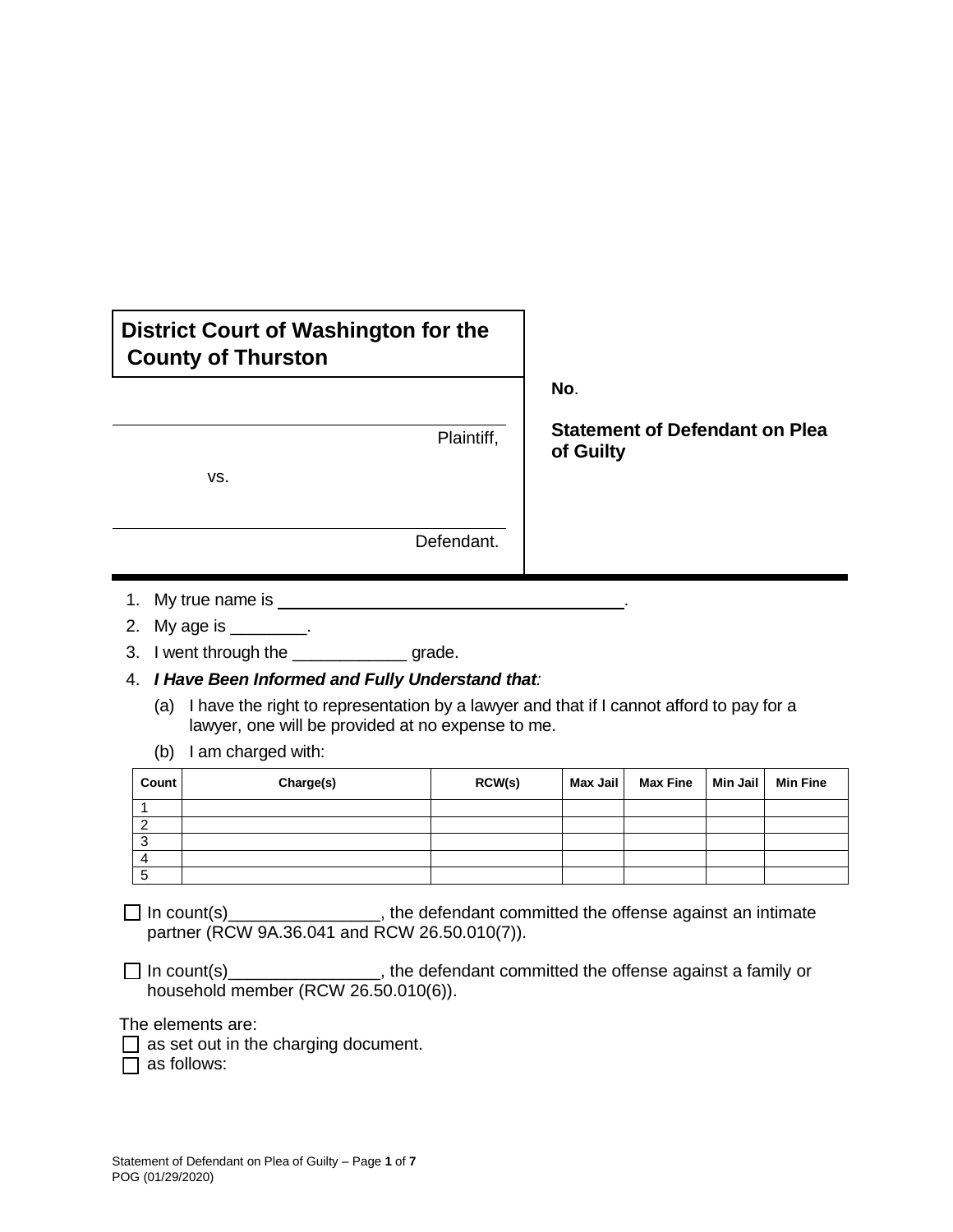## 5. *I Understand That I Have the Following Important Rights, and I Give Them All Up by Pleading Guilty:*

- (a) The right to a speedy and public trial by an impartial jury in the county where the crime is alleged to have been committed;
- (b) The right to remain silent before and during trial, and the right to refuse to testify against myself;
- (c) The right at trial to hear and question the witnesses who testify against me;
- (d) The right at trial to testify and to have witnesses testify for me. These witnesses can be made to appear at no expense to me;
- (e) I am presumed innocent unless the charge is proven beyond a reasonable doubt or I enter a plea of guilty;
- (f) The right to appeal a finding of guilt after a trial.

## 6. *In Considering the Consequences of my Guilty Plea, I Understand That:*

- (a) The crime(s) which I am charged with carry maximum penalties as set out in Paragraph 4(b) on Page One of this document.
- (b) The prosecuting authority will make the following recommendation to the judge:

| <b>Conditions of Sentence:</b>                                                      |                                                    |  |  |  |
|-------------------------------------------------------------------------------------|----------------------------------------------------|--|--|--|
| No Law Violations                                                                   | No Driving w/o License & Insurance                 |  |  |  |
| Report to Probation as directed                                                     | Alcohol/Drug Referral/Treatment and follow through |  |  |  |
| Consume no alcohol or drugs                                                         | No BAC > .08 or Refusal of BAC                     |  |  |  |
| PBT/UAs as directed                                                                 | Ignition Interlock per DOL requirements            |  |  |  |
| <b>DUI Victim's Panel</b>                                                           | Attend _____ AA meetings per week                  |  |  |  |
| No bars or taverns                                                                  | Perform __________ Community Service Hours         |  |  |  |
| Comply with Mental Health Court Contract                                            |                                                    |  |  |  |
| Comply with Veterans Court Contract                                                 |                                                    |  |  |  |
| No contact with                                                                     |                                                    |  |  |  |
| Possess no firearms until reinstated by a court of record                           |                                                    |  |  |  |
| <b>Parenting Class</b>                                                              |                                                    |  |  |  |
| Domestic Violence Referral / Treatment (DV) with follow through with recommendation |                                                    |  |  |  |
| with a state- certified, WAC compliant treatment provider                           |                                                    |  |  |  |
| Non-Domestic Violence Anger Management Referral / Follow-up treatment               |                                                    |  |  |  |
|                                                                                     |                                                    |  |  |  |
|                                                                                     |                                                    |  |  |  |
| Other                                                                               |                                                    |  |  |  |

(c) The judge does not have to follow anyone's recommendation as to sentence. The judge can give me any sentence up to the maximum authorized by law no matter what the prosecuting authority or anyone else recommends.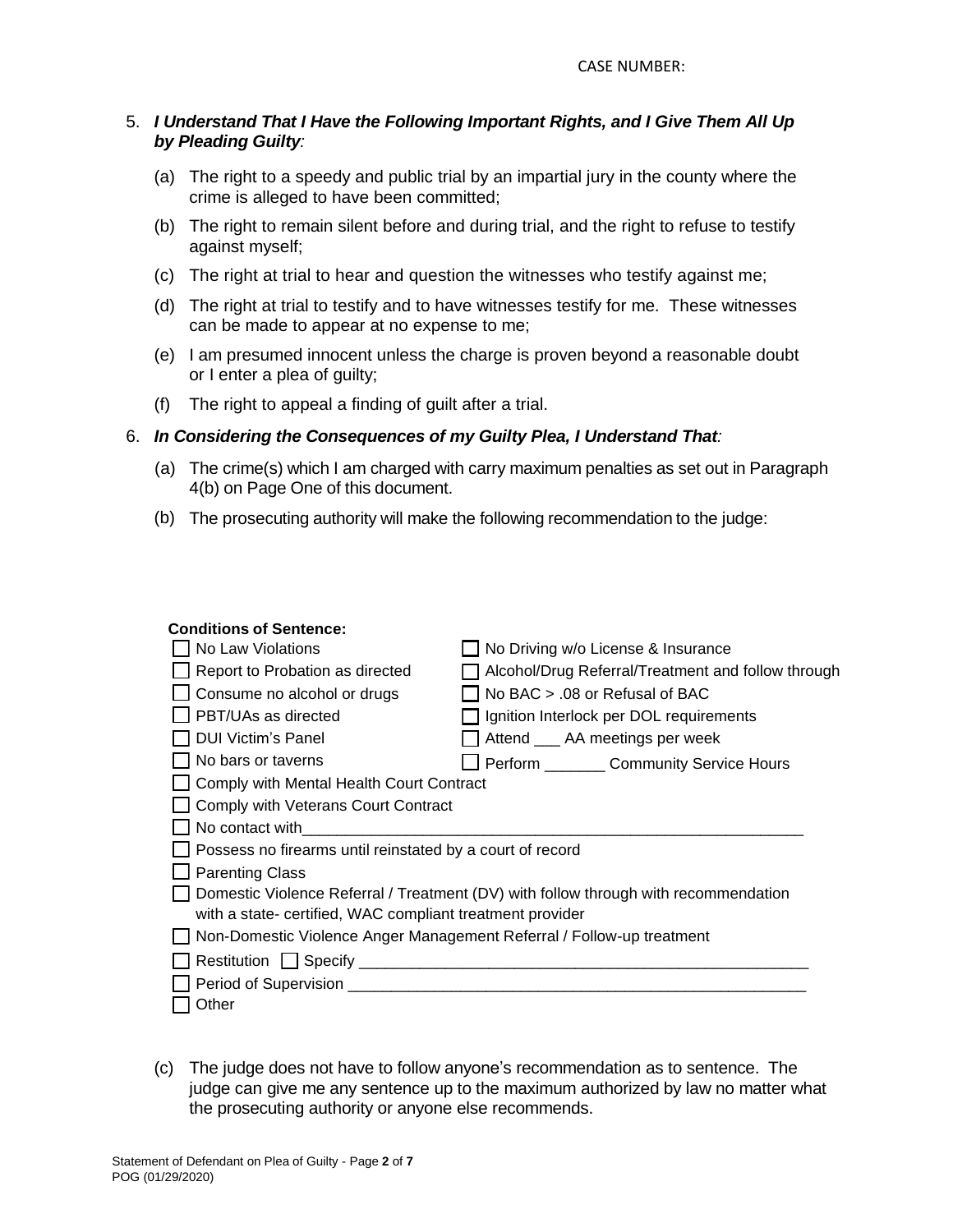- (d) The judge may place me on probation for up to five (5) years if I am sentenced for a domestic violence offense or under RCW 46.61.5055, or up to two (2) years for all other offenses and impose conditions of probation. If the court orders me to appear at a hearing regarding my compliance with probation and I fail to attend the hearing, the term of probation will be tolled until I appear before the court on the record.
- (e) The judge may require me to pay costs, fees and assessments authorized by law. The judge may also order me to make restitution to any victims who lost money or property as a result of crimes I committed. The maximum amount of restitution is double the amount of the loss of all victims or double the amount of my gain.
- $\Box$ (f) If I am not a citizen of the United States, a plea of guilty to an offense punishable as a crime under state law may be grounds for deportation, exclusion from admission to the United States, or denial of naturalization pursuant to the laws of the United States.

## *Notification Relating to Specific Crimes: If any of the Following Paragraphs Apply, the Box Should Be Checked and the Paragraph Initialed by the Defendant.*

- $\Box$ (g) The crime(s) may have mandatory minimum penalties as set out in Paragraph 4(b) on Page One. The law does not allow any reduction of this sentence.
- $\Box$ (h) The crime of prostitution, indecent exposure, permitting prostitution and patronizing a prostitute has a mandatory assessment of \$ \_\_\_\_\_\_\_\_\_\_. The court may reduce up to two-thirds of this assessment if the court finds that I am not able to pay the assessment. RCW 9A.88.120.
- $\Box$ (i) If this crime involves patronizing a prostitute, a condition of my sentence will be that I not be subsequently arrested for patronizing a prostitute or commercial sexual abuse of a minor. The court will impose crime-related geographical restrictions on me, unless the court finds they are not feasible. If this is my first offense, the court will order me to attend a program designed to educate me about the negative costs of prostitution.
- $\Box$ (j) If this crime involves a sexual offense, prostitution, or a drug offense associated with hypodermic needles, I will be required to undergo testing for the human immunodeficiency (HIV/AIDS) virus.
- $\bigcap$ (k) This plea of guilty will result in suspension or revocation of my driving license or privilege by the Department of Licensing for a minimum period of longer based upon my record of conviction. This period may not include suspension or revocation based on other matters.
- $\Box$ (I) I may not possess, own, or have under my control any firearm, and under federal law any firearm or ammunition, unless my right to do so is restored by the court of record that ordered the prohibition on possession of a firearm or the superior court in Washington State where I live, and by a federal court if required. I must immediately surrender any concealed pistol license.
- $\Box$ (m) If this crime involves a violation of Title 77 RCW, the Department of Fish and Wildlife may, and in some cases shall, suspend or revoke my privileges under Fish and Wildlife licensing.
- $\Box$ (n) If this crime involves a drug offense, my eligibility for state and federal education benefits will be affected. 20 U.S.C. § 1091(r).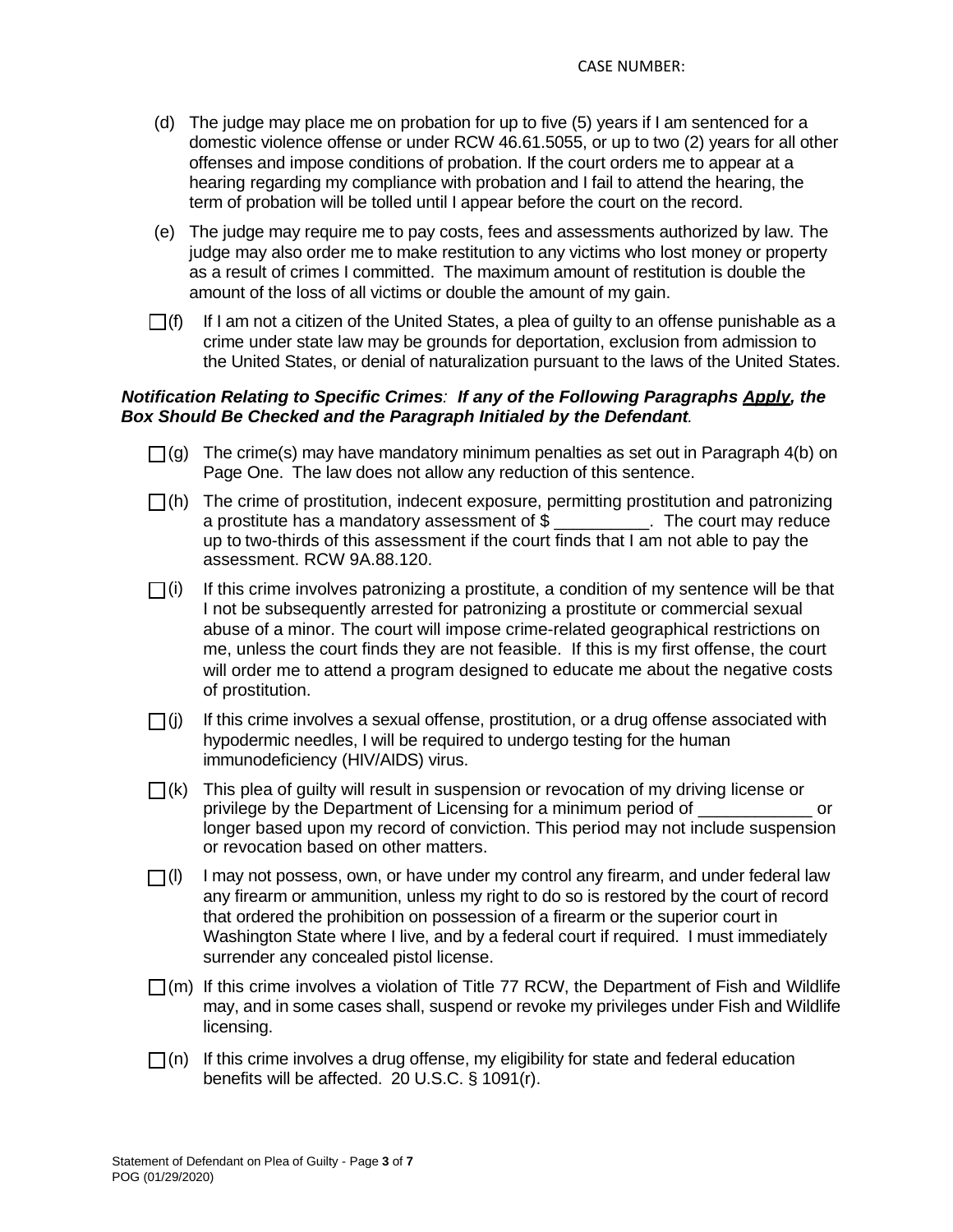- $\Box$ (o) This plea of guilty is considered a conviction under RCW 46.25.010 and I will be disqualified from driving a commercial motor vehicle. RCW 46.25.090. I am required to notify the Department of Licensing and my employer of this guilty plea within 30 days after the judge signs this document. RCW 46.25.030.
- $\Box$ (p) If this case involves driving while under the influence of alcohol and/or being in actual physical control of a vehicle while under the influence of alcohol and/or drugs, I have been informed and understand that I will be subject to:

 $\Box$  the penalties described in the "DUI" Attachment or the "Washington State Misdemeanor DUI Sentencing Attachment."

*OR*

 $\Box$  these penalties: Mandatory minimum sentence:

- days in jail.
- \_\_\_\_\_\_\_\_\_\_\_\_days of electronic home monitoring.<br>• \$ monetary penalty.
- monetary penalty.
- Effective January 1, 2014, if I have 2 or 3 prior offenses, a 6-month period of 24/7 sobriety program monitoring, if available.
- Comply with the rules and requirements of the Department of Licensing regarding the installation and use of a functioning ignition interlock device on all motor vehicles that I operate.
- The Department of Licensing will suspend or revoke my driving privilege for the period of time stated in paragraph 6(k).

If I have prior offense(s):

- the judge may order me to submit to an expanded alcohol assessment and comply with treatment deemed appropriate by that assessment.
- instead of mandatory electronic home monitoring, the judge may order me to serve additional jail time. Effective January 1, 2014, if I have 1 prior offense, instead of additional jail time, the judge may order a 6-month period of 24/7 sobriety program monitoring.

Instead of the minimum jail term, the judge may order me to serve \_\_\_\_\_\_ days in electronic home monitoring.

If the judge orders me to refrain from consuming any alcohol, the judge may order me to submit to alcohol monitoring. I shall be required to pay for the monitoring unless the judge specifies that the cost will be paid with funds from another source.

The judge may waive electronic home monitoring or order me to obtain an alcohol monitoring device with wireless reporting technology, if that device is reasonably available, if I do not have a dwelling, telephone service, or any other necessity to operate electronic home monitoring. The judge may waive electronic home monitoring if I live out of state, or if the judge determines I would violate the terms of electronic home monitoring. If the judge waives electronic home monitoring, he or she will impose an alternative sentence which may include use of an ignition interlock device, additional jail time, work crew, work camp, or, beginning January 1, 2014, 24/7 sobriety program monitoring.

I understand that the 24/7 sobriety program is a 24 hour and 7 days a week sobriety program which requires tests of my blood, breath, urine or other bodily substances to find out if I have alcohol, marijuana, or any controlled substance in my body. I will be required to pay the fees and costs for the program.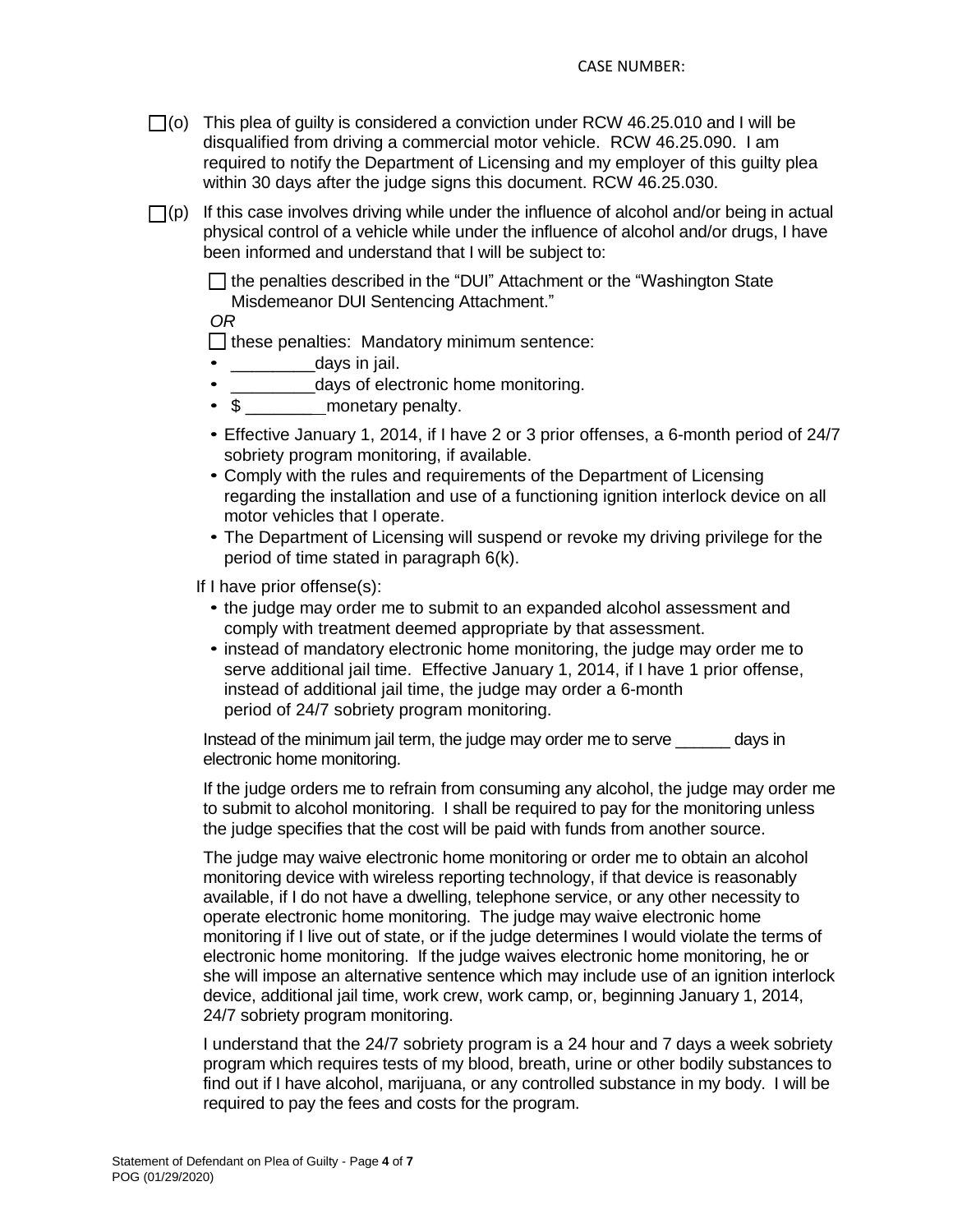- $\Box$ (g) If this case involves reckless driving and the original charge was driving while under the influence of alcohol and/or being in actual physical control of a vehicle while under the influence of alcohol and/or drugs and I have one or more prior offenses, as defined in RCW 46.61.5055(14), within 7 years; or if the original charge was vehicular homicide (RCW 46.61.520) or vehicular assault (RCW 46.61.522) committed while under the influence of intoxicating liquor or any drug, I have been informed and understand that I will be subject to the penalties for Reckless Driving described in the "DUI" Attachment or the "Washington State Misdemeanor DUI Sentencing Attachment."
- $\Box$ (r) If this case involves negligent driving in the first degree, and I have one or more prior offenses, as defined in RCW 46.61.5055(14), within 7 years, I have been informed and understand that I will be subject to the penalties for Negligent Driving - 1<sup>st</sup> Degree described in the "DUI" Attachment or the "Washington State Misdemeanor DUI Sentencing Attachment."
- $\Box$ (s) If this crime involves sexual misconduct with a minor in the second degree, communication with a minor for immoral purposes, or attempt, solicitation or conspiracy to commit a sex offense, or a kidnapping offense involving a minor, as defined in RCW 9A.44.128, I will be required to register with the county sheriff as described in the "Offender Registration" Attachment.
- $\Box$ (t) Pursuant to RCW 43.43.754, if this crime is an offense which requires sex or kidnapping offender registration, or is one of the following offenses: assault in the fourth degree with sexual motivation, communication with a minor for immoral purposes, custodial sexual misconduct in the second degree, failure to register, harassment, patronizing a prostitute, sexual misconduct with a minor in the second degree, stalking, indecent exposure, or violation of a sexual assault protection order granted under chapter 7.90 RCW, or comparable ordinance, I will be required to have a biological sample collected for purposes of DNA identification analysis, unless it is established that the Washington State Patrol crime laboratory already has a sample from me for a qualifying offense.
- (u) *Travel Restrictions:* I will be required to contact my probation officer, the probation director or designee, or the court if there is no probation department, to request permission to travel or transfer to another state if I am placed on probation for one (1) year or more and this crime involves: (i) an offense in which a person has incurred direct or threatened physical or psychological harm; (ii) an offense that involves the use or possession of a firearm; (iii) a second or subsequent misdemeanor offense of driving while impaired by drugs or alcohol; (iv) a sexual offense that requires the offender to register as a sex offender in the sending state. I understand that I will be required to pay an application fee with my travel or transfer request.
- 7. I plead guilty to the crime/s of:

as charged in the complaint(s) or citation(s) and notice. I have received a copy of that complaint or citation and notice.  $\Box$  The complaint or citation and notice was orally amended and I waive filing of a written amended complaint or citation and notice.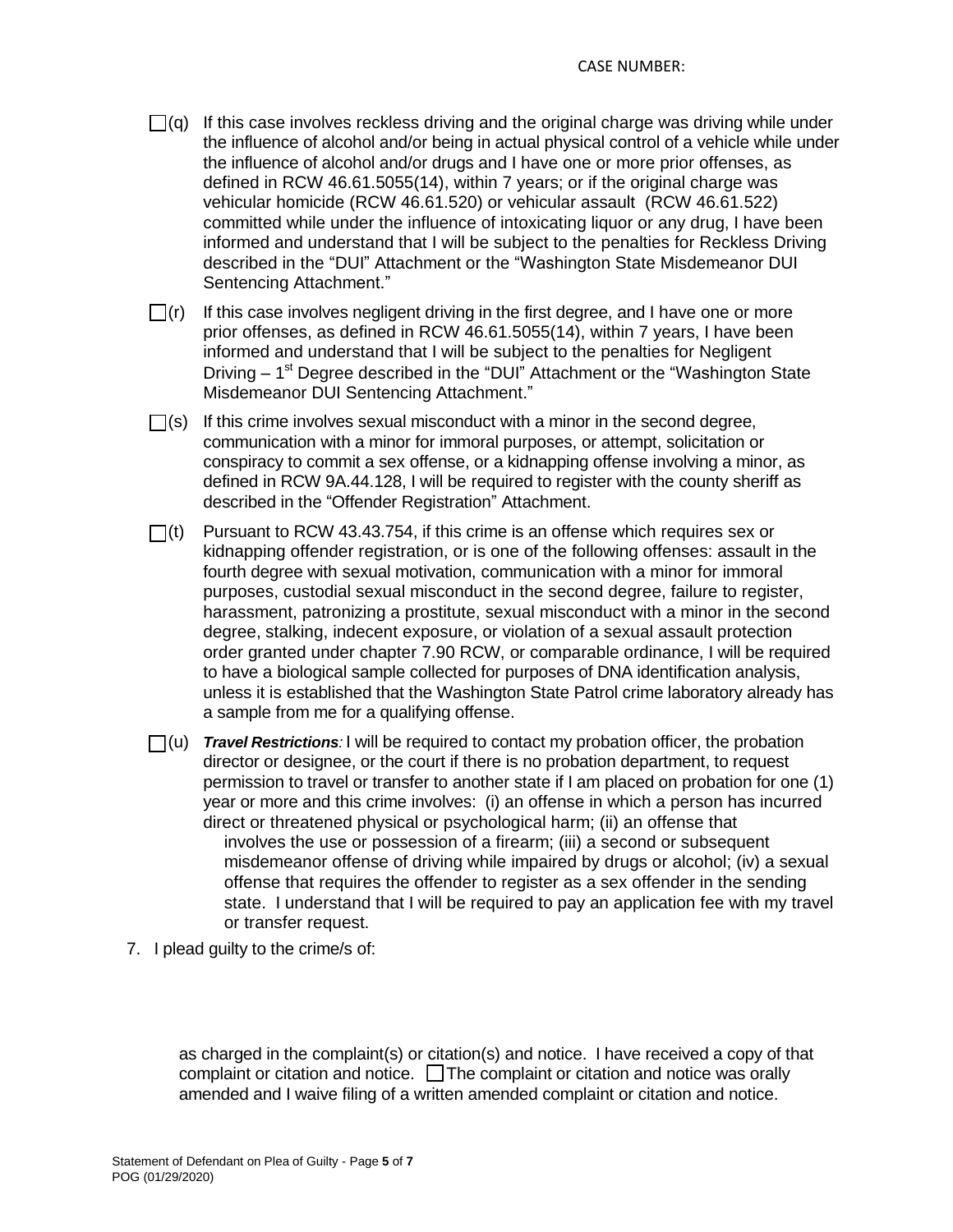- 8. I make this plea freely and voluntarily.
- 9. No one has threatened harm of any kind to me or to any other person to cause me to make this plea.
- 10. No person has made promises of any kind to cause me to enter this plea except as set forth in this statement.
- 11. *Statement of Facts*: The judge has asked me to state in my own words what I did that makes me guilty of the crime(s). This is my statement (state the specific facts that support each element of the crime(s)):

| □ I committed this crime against an intimate partner (RCW 9A.36.041 and RCW |  |  |
|-----------------------------------------------------------------------------|--|--|
| $26.50.010(7)$ ).                                                           |  |  |

 $\Box$  I committed this crime against a family or household member (RCW 26.50.010(6)).

- $\Box$  Instead of making a statement, I agree that the court may review the police reports and/or a statement of probable cause supplied by the prosecution to establish a factual basis for the plea, including a determination of my relationship to each victim as  $a(n)$ :  $\Box$  Intimate Partner (RCW 9A.36.041 and RCW 26.50.010(7))  $\Box$  Family or household member (RCW 26.50.010(6))
- 12. My lawyer has explained to me, and we have fully discussed, all of the above paragraphs. I understand them all. I have been given a copy of this "Statement of Defendant on Plea of Guilty." I have no further questions to ask the judge.

| Date:                        |          | Defendant          |                                                                                                                                                    |
|------------------------------|----------|--------------------|----------------------------------------------------------------------------------------------------------------------------------------------------|
|                              |          |                    | I have read and discussed this statement with the<br>defendant and believe that the defendant is<br>competent and fully understands the statement. |
| <b>Prosecuting Authority</b> |          | Defendant's Lawyer |                                                                                                                                                    |
| Name                         | WSBA No. | Name               | WSBA No.                                                                                                                                           |

The foregoing statement was signed by the defendant in open court in the presence of the defendant's lawyer and the undersigned judge. The defendant asserted that (check the appropriate box):

- $\Box$ (a) The defendant had previously read; or
- $\Box$ (b) The defendant's lawyer had previously read to him or her; or
- $\Box$ (c) An interpreter had previously read to the defendant the entire statement above and that the defendant understood it in full.